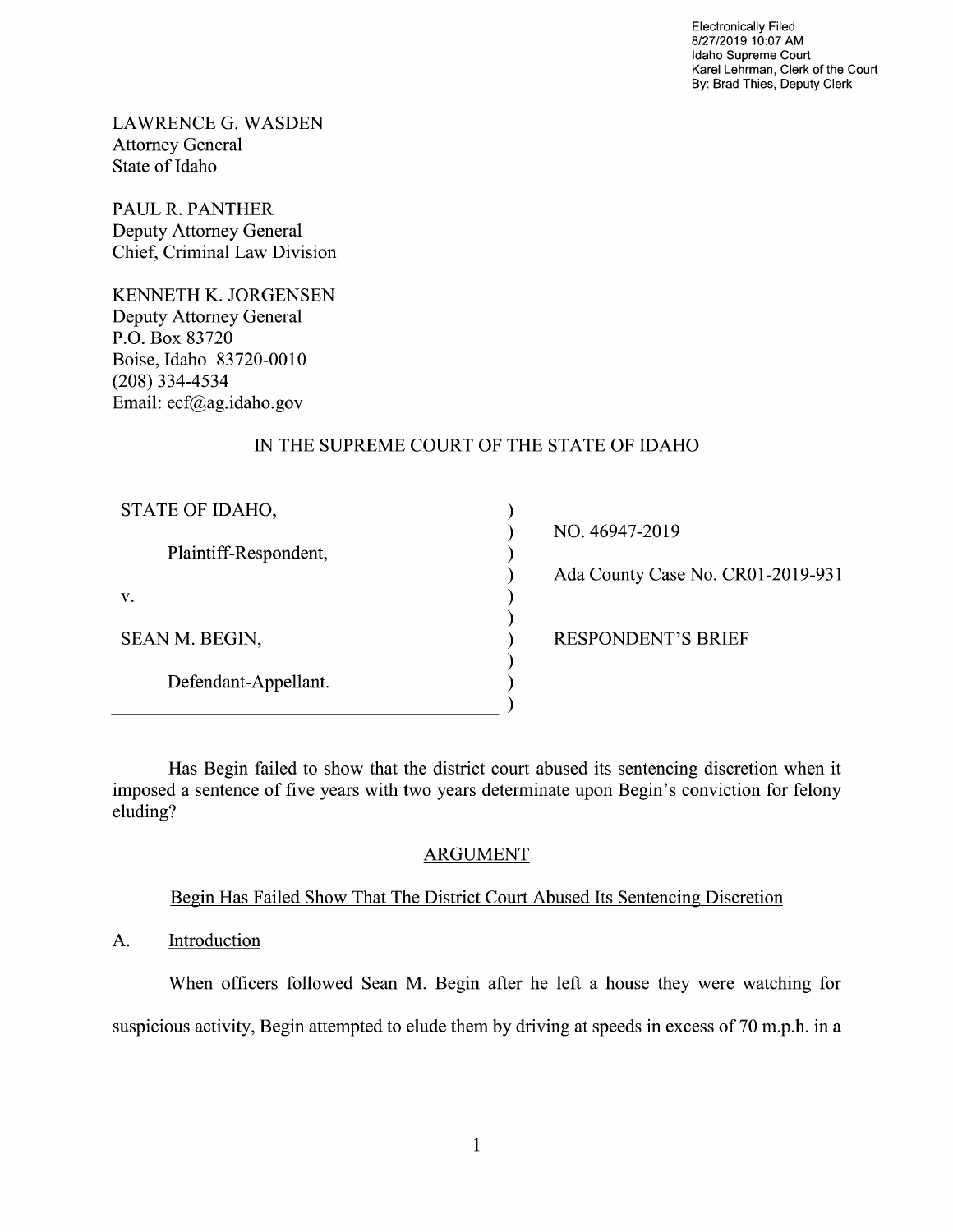35 m.p.h. zone and 50 m.p.h. in a residential area. (PSI, pp. 155-56.<sup>1</sup>) Begin succeeded in eluding the officers for a time. (PSI, p. 156.) When officers found his car again, stopped in a dead end street, Begin fled on foot. (PSI, p. 156.) They learned that Begin was the driver of the vehicle because a passenger, Roberto Lopez, remained with the car. (PSI, p. 156.) Lopez told officers Begin fled because he thought he had outstanding parole warrants. (PSI, p. 156; see also PSI, pp. 157-59 (Begin's parole history).) Begin stated that he fled because Lopez had drugs on him. (PSI, p. 156.)

The state charged Begin with felony eluding for the car chase and misdemeanor resisting and obstructing for running on foot. (PSI, pp. 17-18.) Begin pled guilty to eluding as part of a plea agreement where the state would dismiss the resisting charge and recommend a sentence of five years With two years fixed to run concurrently With previously imposed sentences, executed because of the parole Violation. (R., pp. 19-28.) Begin recommended retained jurisdiction "or in the alternative" a sentence of five years with one year determinate. (Tr., p. 21, Ls. 23-25.) The district court followed the state's recommendation and imposed a sentence of five years with two years determinate. (R., pp. 30-34; Tr., p. 25, Ls. 8-17.) Begin filed a timely notice of appeal. (R., pp. 35-37.)

On appeal Begin argues the district court abused its discretion by not following his recommendation and instead following the state's recommendation. (Appellant's brief, pp. 3-5.) Begin has failed to show that the district court erred by following the state's recommendation, a recommendation he obtained through the plea agreement.

<sup>&</sup>lt;sup>1</sup> Citations to the "PSI" are to the electronic file "ConDocs Begin.pdf," which contains the PSI and other sentencing documents.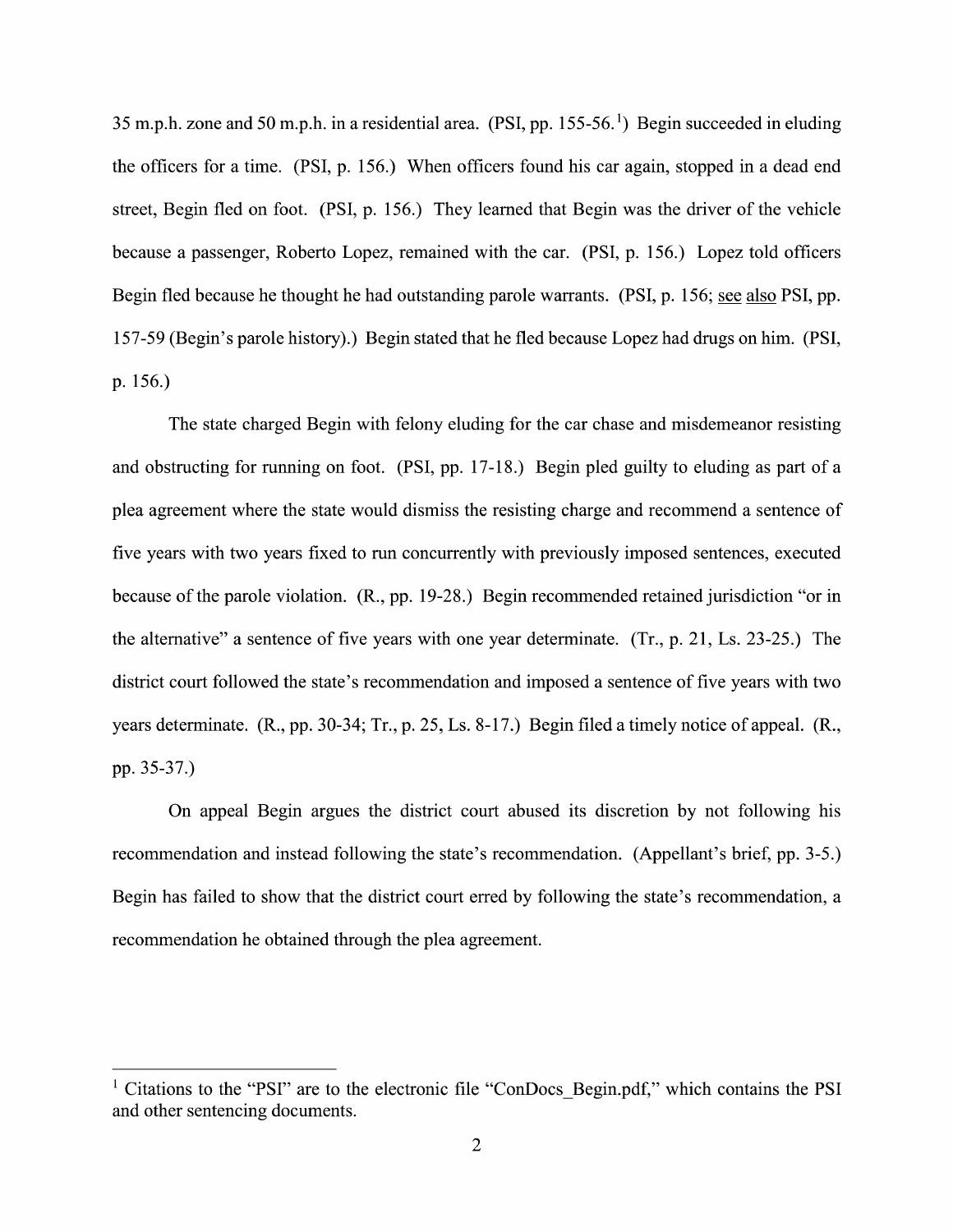#### B. Standard Of Review

The length of a sentence is reviewed under an abuse of discretion standard considering the defendant's entire sentence. State V. Oliver, 144 Idaho 722, 726, 170 P.3d 387, 391 (2007) (citing State V. Strand, <sup>137</sup> Idaho 457, 460, <sup>50</sup> P.3d 472, <sup>475</sup> (2002); State V. Huffman, <sup>144</sup> Idaho 201, 159 P.3d 838 (2007)). It is presumed that the fixed portion of the sentence Will be the defendant's probable term of confinement. Id. (citing State v. Trevino, 132 Idaho 888, 980 P.2d 552 (1999)). Where a sentence is within statutory limits, the appellant bears the burden of demonstrating that it is a clear abuse of discretion. State v. Baker,  $136$  Idaho  $576$ ,  $577$ ,  $38$  P.3d  $614$ ,  $615$  ( $2001$ ) (citing State V. Lundquist, 134 Idaho 831, 11 P.3d 27 (2000)). The abuse of discretion test has three factors: " $(1)$  whether the trial court correctly perceived the issue as one of discretion; (2) whether the trial court acted Within the boundaries of its discretion and consistently With the legal standards applicable; and (3) whether the trial court reached its decision by an exercise of reason." State v. Fisher, 162 Idaho 465, 398 P.3d 839, 842 (2017) (quoting State v. Miller, 151 Idaho 828, 834, 264 P.3d 935, 941 (2011)).

Whether to retain jurisdiction is a matter within the sound discretion of the district court. State V. Lee, 117 Idaho 203, 205-06, 786 P.2d 596-97 (Ct. App.1990).

#### C. Begin Has Shown N0 Abuse Of The District Court's Discretion

To bear the burden of demonstrating an abuse of discretion, the appellant must establish that, under any reasonable view of the facts, the sentence was excessive. State v. Farwell, 144 Idaho 732, 736, 170 P.3d 397, 401 (2007). In determining whether the appellant met this burden, the court considers the entire sentence but, because the decision t0 release the defendant on parole is exclusively the province of the executive branch, presumes that the determinate portion will be the period of actual incarceration. State v. Bailey, 161 Idaho 887, 895, 392 P.3d 1228, 1236 (2017)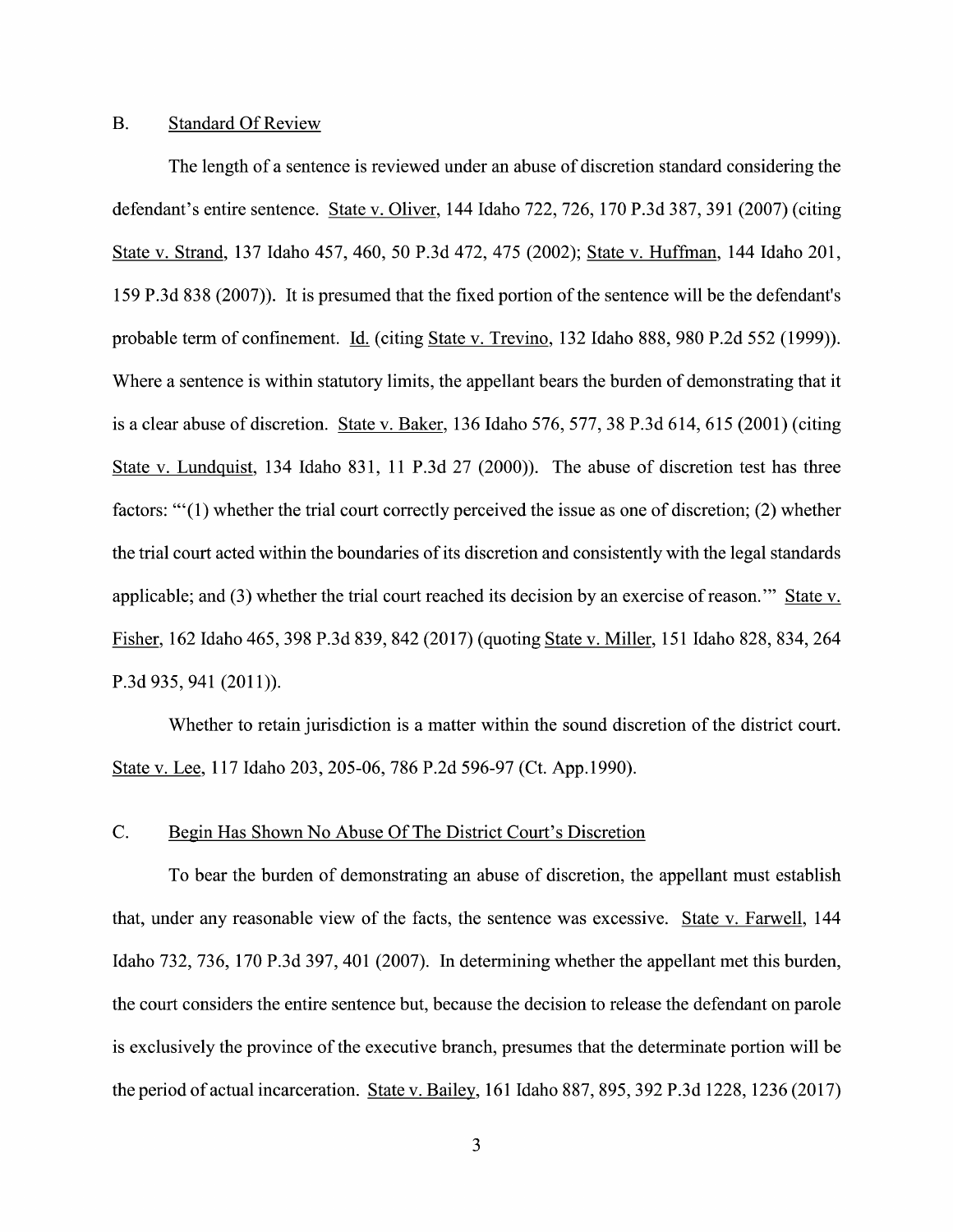(citing Oliver, 144 Idaho at 726, 170 P.3d at 391). To establish that the sentence was excessive, the appellant must demonstrate that reasonable minds could not conclude the sentence was appropriate t0 accomplish the sentencing goals 0f protecting society, deterrence, rehabilitation, and retribution. <u>Farwell,</u> 144 Idaho at 736, 170 P.3d at 401. A sentence is reasonable '''if it appears necessary to accomplish the primary objective of protecting society and to achieve any or all of the related goals of deterrence, rehabilitation, or retribution." Ba\_iley, 161 Idaho at 895—96, 392 P.3d at 1236—37 (quoting State V. McIntosh, 160 Idaho 1, 8, 368 P.3d 621, 628 (2015)).

The primary purpose of the retained jurisdiction program is to enable the trial court to obtain additional information regarding the defendant's rehabilitative potential and suitability for probation, and probation is the ultimate objective 0f defendant who is on retained jurisdiction. State v. Chapel, 107 Idaho 193, 687 P.2d 583 (Ct. App. 1984); State v. Toohill, 103 Idaho 565, 567, 650 P.2d 707, 709 (Ct. App. 1982). There can be no abuse of discretion in a trial court's refusal to retain jurisdiction if the court already has sufficient information upon which to conclude that the defendant is not a suitable candidate for probation. State v. Beebe, 113 Idaho 977, 979, 751 P.2d 673, 675 (Ct. App. 1988); Toohill, 103 Idaho at 567, 650 P.2d at 709.

The record supports the district court's exercise 0f sentencing discretion. This was not Begin's first flight from law enforcement. In 2015, while on probation for a prior grand theft conviction, Begin was driving a stolen truck. (PSI, pp.  $275$ ,  $277$ ,  $284$ ,  $286$ .) He drove the truck very fast in icy conditions and crashed, injuring three passengers and killing one passenger. (PSI. pp. 275, 278.) He then fled the scene t0 avoid being arrested. (PSI, p. 275.) Begin was convicted for vehicular manslaughter, operating a vehicle without the owner's consent, and leaving the scene of an injury accident. (PSI, p. 274.) His prior probation was revoked, he began service of his sentences in July 2016, and was paroled in July of 2018. (PSI, pp. 157-58.) Begin violated his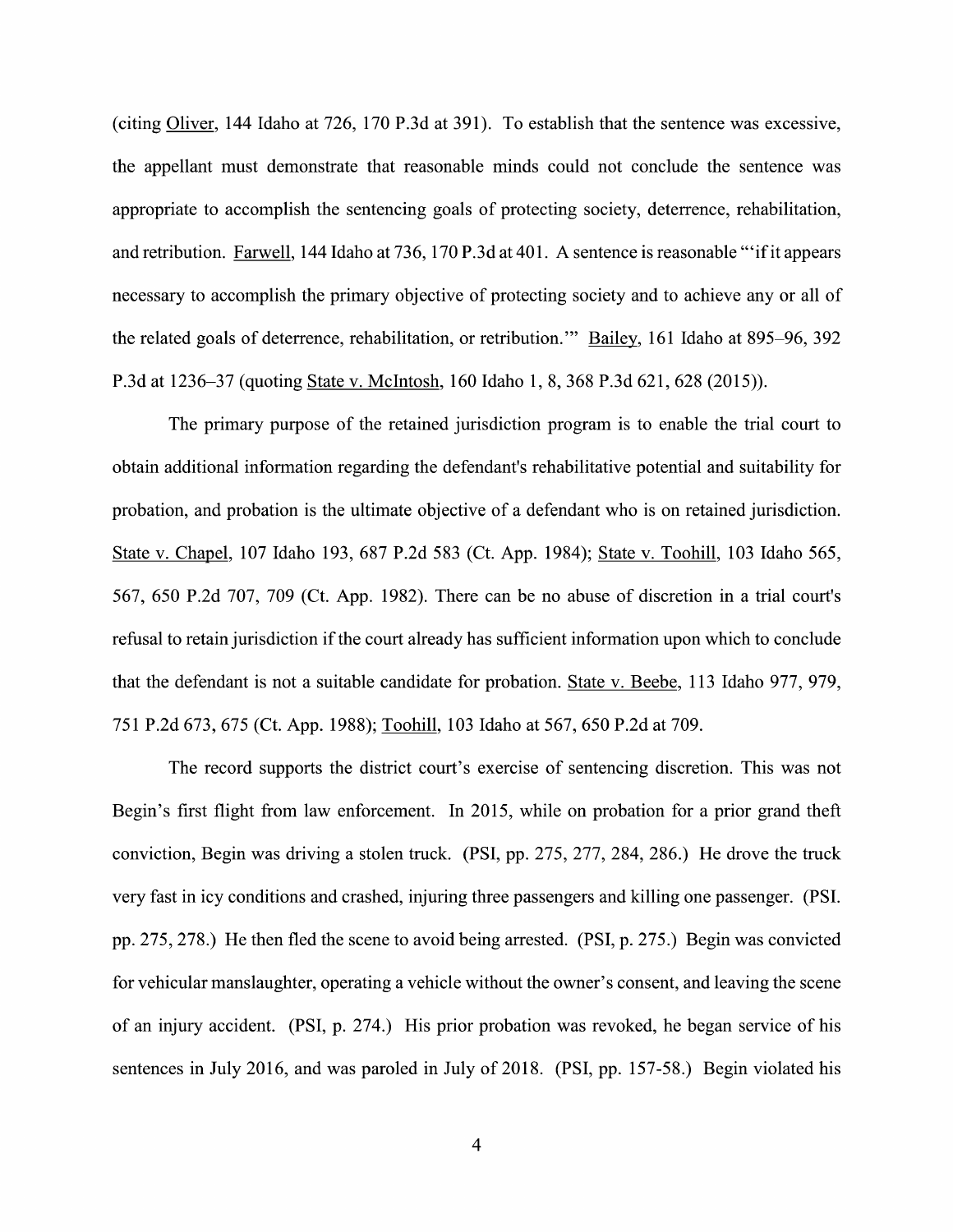parole in several ways and absconded from parole in late 2018, and then committed this offense 0n January 7, 2019. (PSI, pp. 155, 158, 174-77.)

In exercising its discretion, the district court found that Begin's crime was serious because it created a significant risk to others and was similar to past conduct that resulted in a death. (Tr., p. 23, Ls. 9-25; p. 24, L. 19 – p. 25, L. 9.) Thus, Begin's circumstances were different than someone who merely relapsed into using drugs. (Tr., p. 24, Ls. 1-6.) The district court also considered Begin's failed parole. (Tr., p. 24, Ls. 7-18.) Because the record amply supports the district court's conclusion that retained jurisdiction and a lesser sentence was not warranted or appropriate, the district court properly exercised its sentencing discretion.

Begin argues the district court abused its sentencing discretion "in light of the mitigating factors, including his mental health issues, acceptance of responsibility and remorse, and amenability to treatment." (Appellant's brief, pp. 4-5.) This argument lacks merit. First, the district court had sufficient information to conclude that Begin was not a suitable candidate for probation. He had already and recently failed on both probation and parole, both times committing new felonies. Second, the two-year fixed term was reasonable to protect the public from a man willing to put the public at significant risk rather than face the consequences of his parole Violations, after having previously killed one person through similar behavior. The district court's analysis is supported by the record and the sentence is reasonable under the facts 0f the case.